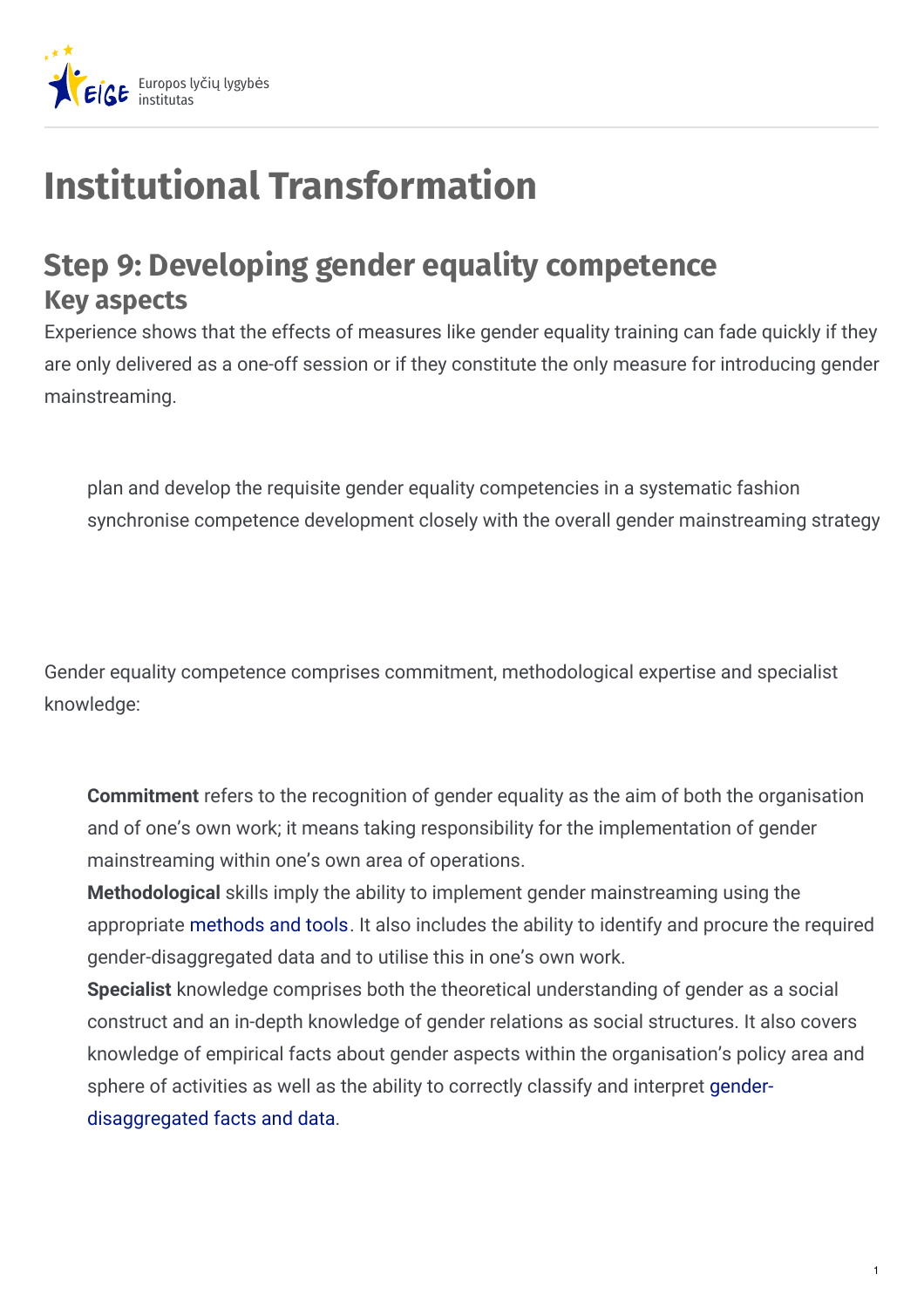Many organisations have their own personnel or units who are responsible for human resources management. They are also responsible for the development of gender equality competence. However, it is still [recommended](https://eige.europa.eu/gender-mainstreaming/tools-and-methods/gender-mainstreaming-and-institutional-transformation/step-5-establishing-gender-mainstreaming-support-structure) that they work in close cooperation with the gender mainstreaming support structure.

#### **Preconditions of effective gender equality training**

An in-depth study on gender equality training in the EU identified the main factors that contribute to effectiveness of gender equality training:

#### **Institutional preconditions:**

existence of a legal framework and policy commitment to gender mainstreaming existence of an organisational strategy for gender equality competence development that would set a clear framework for action sufficient funding is provided for the fulfilment of the organisational strategy staff actively encouraged to attend gender equality training existence of an adequately resourced accountability system

**Key factors that increase the impact of gender equality training on individual participants:** motivation to participate and work for gender equality the relevance of the training programme to day-to-day activities of the participants sufficient skill and competence of gender equality trainers participatory approaches used to deliver the training programme relevant guidance materials

#### **EIGE [synthesis](https://eige.europa.eu/sites/default/files/documents/MH0113602ENC_PDF.Web_.pdf) report on effective gender equality training**

#### **Strengthening commitment**

It is vital that all staff members are aware of their respective tasks and responsibilities and that these are understood to be mandatory. [Accountability](https://eige.europa.eu/gender-mainstreaming/tools-and-methods/gender-mainstreaming-and-institutional-transformation/step-1-creating-accountability-and-strengthening-commitment) for gender mainstreaming is primarily established by the senior management of an organisation. However, it is also the responsibility of the human resources staff to clearly communicate the tasks and responsibilities for implementing gender mainstreaming and to strengthen staff commitment. All the tools of human resources management that are typically used within an organisation should also be used for this purpose this can include job descriptions, team meetings or performance appraisals.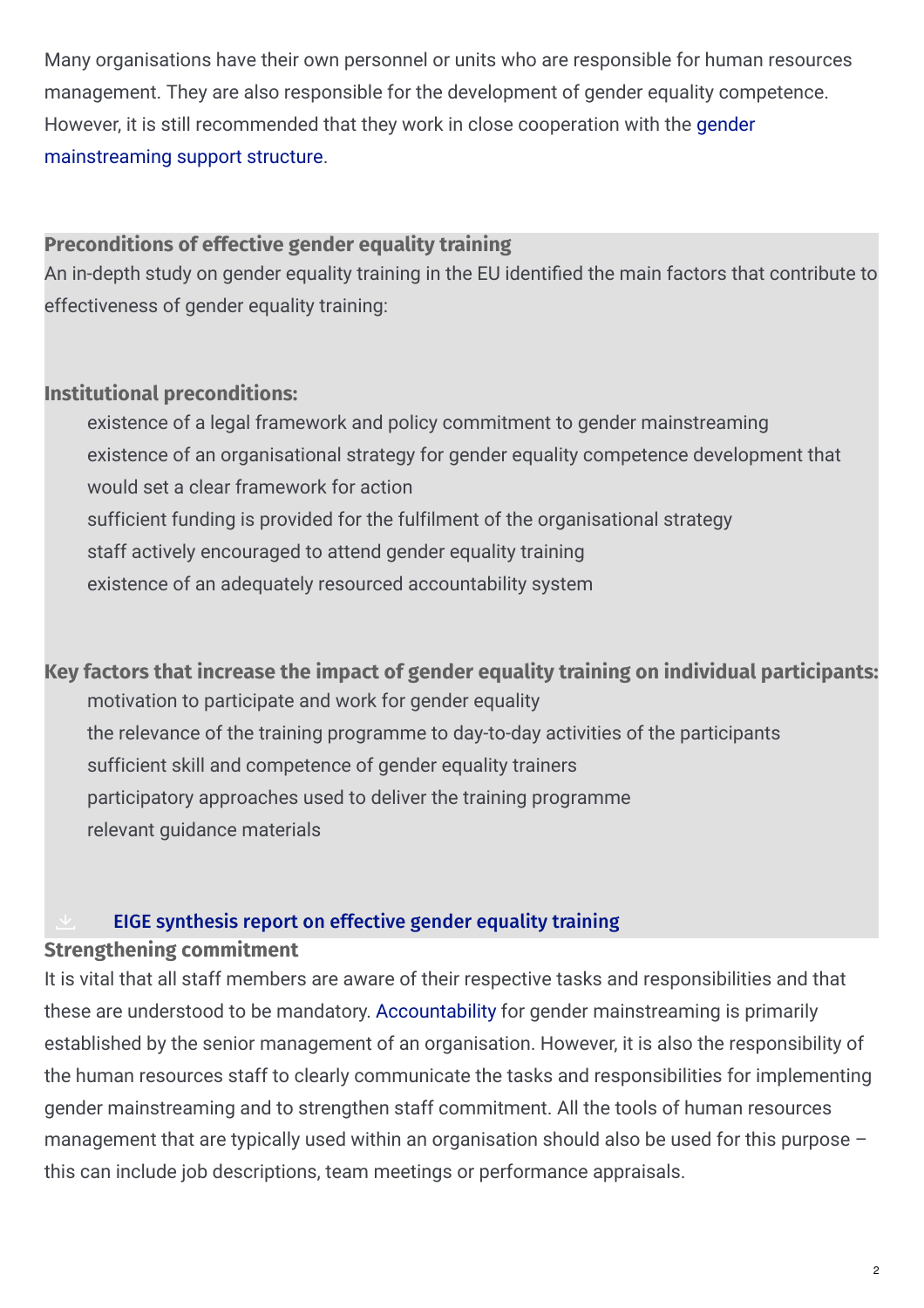#### **Developing a competence development plan**

A competence development plan should be based on a needs assessment and should contain:

the aims of competence development in accordance with the gender mainstreaming strategy the participants and group composition the course content, tailored to suit the gender mainstreaming methods and tools that are to be applied as well as the fields of intervention and working routines scope, duration and time schedule

In addition, to ensure sustainability, it should also be determined beforehand how the results and effects of the competence development measures are to be reviewed and when follow-up measures are to take place.

Integrating gender equality competence development with the organisation's regular training scheme should not result in a loss of its importance. A dual track strategy may be used as an intermediary measure to prevent this. This strategy addresses gender issues both in general professional development courses as well as in specific gender training sessions.

#### **Assigning a gender trainer**

Gender trainers should possess both comprehensive knowledge on gender theory and other specialist subjects as well as didactic skills such as building awareness and dealing with resistance. They should also be able to precisely adjust training content and methods to fit in with a certain organisation's mode of operation, culture and working procedures. Quality criteria for gender equality competence development may be used to guide the search and commissioning of gender trainers.

#### **Quality criteria for gender equality competence development**

Quality criteria for gender equality competence development are a helpful tool, both for planning and commissioning respective measures as well as for quality assurance.

EIGE: Guiding Standards for Gender Equality Competence Development Initiatives